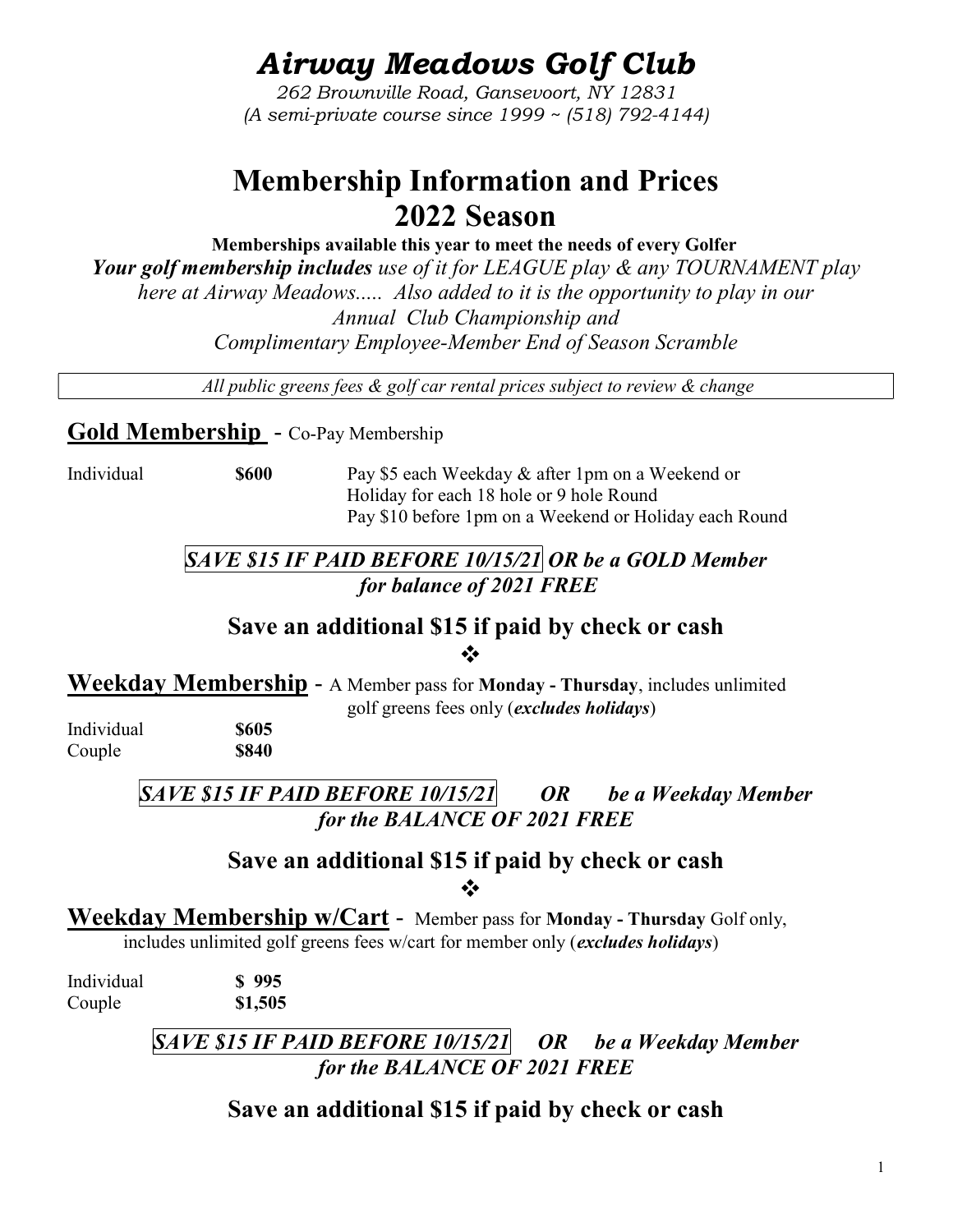| <b>Airway Meadows GC</b>                                                        | Page 2 | 2022 Membership Application |            |       |  |
|---------------------------------------------------------------------------------|--------|-----------------------------|------------|-------|--|
|                                                                                 |        |                             |            |       |  |
| <b>Golf Cart Membership -</b> Unlimited use of $\frac{1}{2}$ golf cart for 2022 |        |                             | Individual | \$735 |  |

# Couple \$1,085

 $\frac{1}{2}$ 

## Driving Range Membership – Unlimited Balls for Driving Range \$325 (No increase since 2001)

 $\frac{1}{2}$ 

### Platinum Membership

#### BENEFITS include:

- Unlimited Golf privileges
- Preferred Saturday, Sunday and Holiday Tee-Times seven days in advance, while they last.
- GHIN (complimentary)
- \$30 locker fee
- Shower facilities
- There is no initiation fee
- Restaurant/Tavern purchases encouraged but not required
- \$25 discount on Golf Cart Membership
- \$25 discount on Driving Range Membership

|                                        | <b>Rate</b>                                              |
|----------------------------------------|----------------------------------------------------------|
| Individual                             | \$970                                                    |
| Couple                                 | 1,475                                                    |
| Family (adult couple w/minor children) | 1,680                                                    |
| Adult w/Junior family member           | 1,200                                                    |
| Junior Membership *                    | 395 (no discount for early payment, no GHIN included)    |
| Student (age 18-23)                    | 560 (no discount for early payment, College ID required, |
|                                        | no GHIN included)                                        |
| Young Adults (age 24-28)               | 780 (No GHIN included)                                   |

\*A Junior Player is 17 years old & under

| <b>Payment Due By</b> | <b>Dollar Savings</b>                                        | OR. | <b>GOLF FREE</b> |  |
|-----------------------|--------------------------------------------------------------|-----|------------------|--|
| October 15, 2021      | SAVE \$40 + 2 Guest Greens Fees OR Balance of 2021 GOLF FREE |     |                  |  |
| November 15, 2021     | SAVE $$20 + 2$ Guest Greens Fees OR bal. of 2021 GOLF FREE   |     |                  |  |
| December 15, 2021     | 3 Guest Greens Fees                                          |     |                  |  |
| January 15, 2021      | 2 Guest Greens Fees                                          |     |                  |  |
| February 15, 2021     | 1 Guest Greens Fees                                          |     |                  |  |

## Save an additional \$15 if paid by check or cash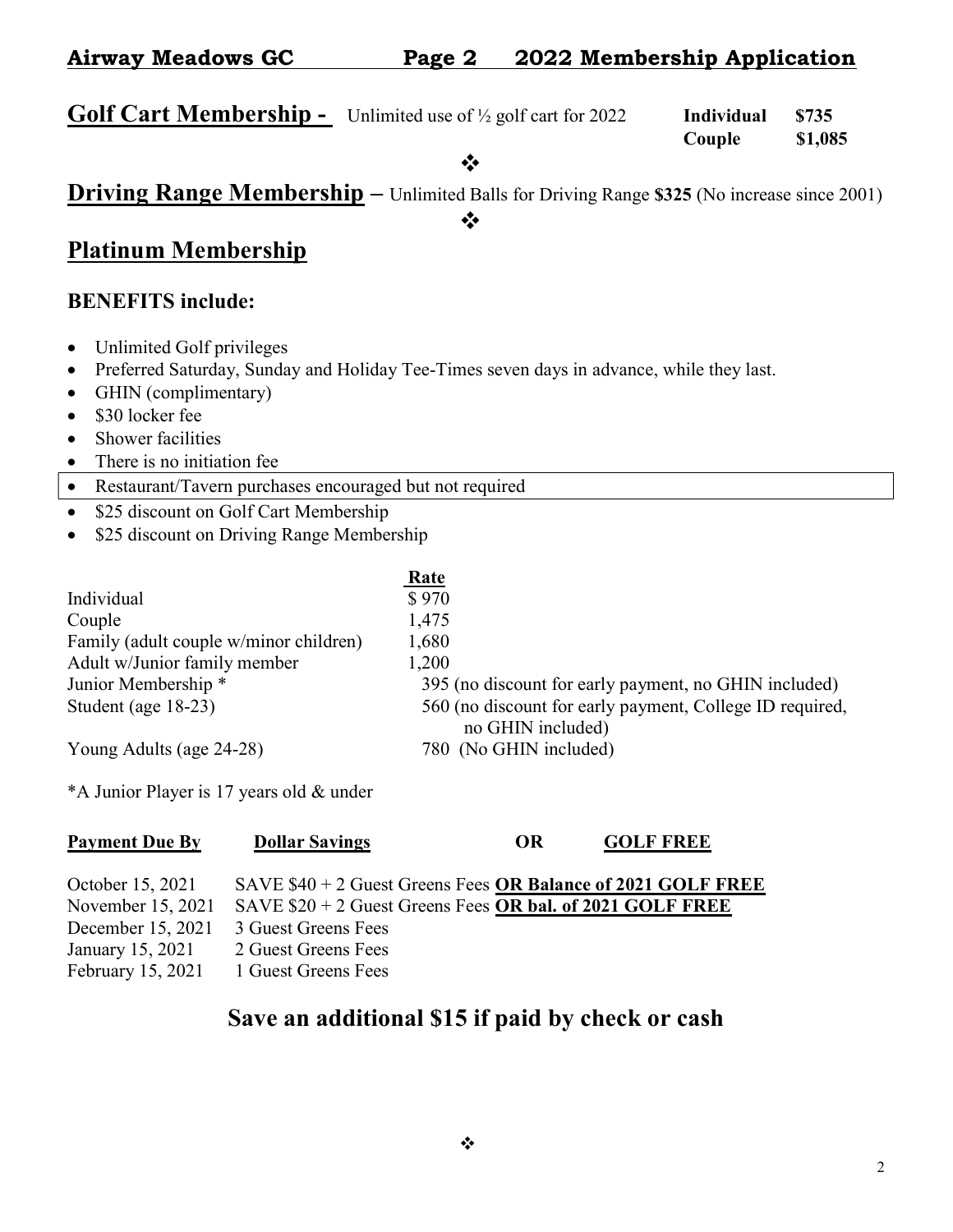## Diamond Membership

#### BENEFITS include:

- Unlimited golf privileges
- Unlimited golf cart use
- Unlimited Driving Range Balls
- Preferred Saturday, Sunday and Holiday Tee-Times seven days in advance while they last. Example: Call Saturday for next Saturday Tee-Time (Gold Members and Non-member call 5 days in advance, ie; Monday for Saturday. Blocks of Tee-Times are set aside as preferred for members, 7 days in advance, they will be put back into the open pool of Tee-Times for the General Public 5 days in adv.)
- 10% Discount on Pro shop Merchandise
- Locker & Shower Facilities Included
- GHIN (complimentary)
- No initiation fee
- Restaurant/Tavern purchases encouraged but not required

|                    | <u>Rate</u> | If $\frac{1}{2}$ paid down in 2020 & | If PAID IN FULL         |
|--------------------|-------------|--------------------------------------|-------------------------|
|                    |             | Balance paid by 2/28/22              | by $10/15/21$           |
| Individual         | \$1,690     | $$1,670$ (\$20 savings)              | $$1,650$ (\$40 savings) |
| Couple             | \$2,595     | \$2,575 (\$20 savings)               | \$2,555 (\$40 savings)  |
| Adult w/Jr. Player | \$2,330     | \$2,310 (\$20 savings)               | \$2,290 (\$40 savings)  |
|                    |             | Or Balance of 2021 FREE              |                         |

Early payment also gives you complimentary guest greens fee w/cart for one

## Save an additional \$15 if paid by check or cash

❖

## Corporate Membership: For Local business

#### BENEFITS include:

- Golf is limited to 50 Rounds to be played in your Membership year
- There is one Primary member for the business
- Any employee or customer of the business may use the card, signing in for each use
- Preferred weekend and holiday tee times
- Each round played the Corporate Membership Card is punched
- Primary member invited to play in the Club Championship (using one punch) and the complimentary Employee/Member End of Season Tournament
- Shower Facilities
- There is no initiation fee
- Restaurant/Tavern purchases encouraged but not required

#### Rate

 $\overline{$1,140}$  (additional 50 round card \$990,  $3^{RD}$  50 round card \$890 or 25 round cards \$580 can be purchased)

## Save an additional \$15 if paid by check or cash